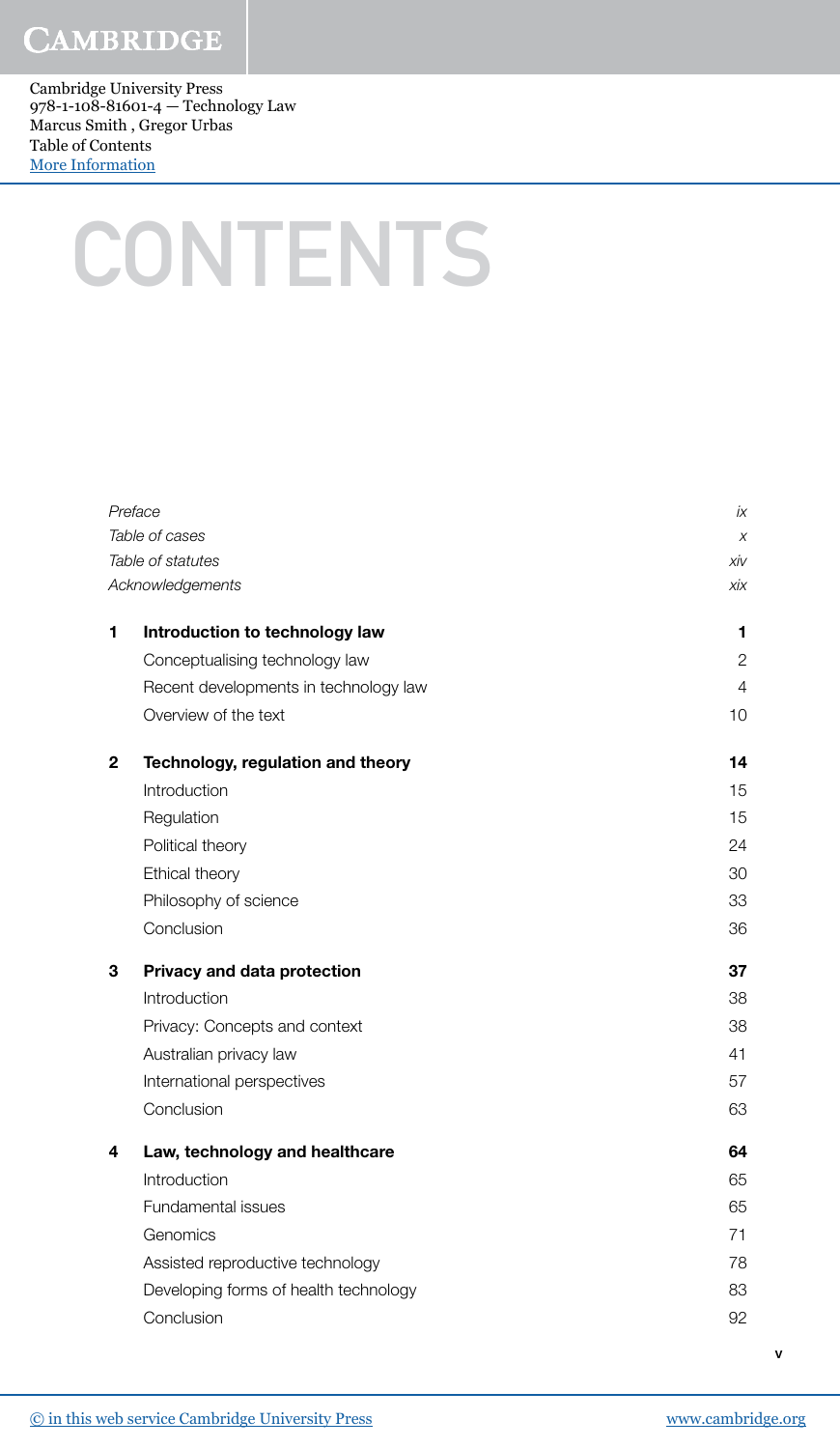## **CAMBRIDGE**

Cambridge University Press 978-1-108-81601-4 — Technology Law Marcus Smith , Gregor Urbas Table of Contents [More Information](www.cambridge.org/9781108816014)

| 5              | Law, technology and commercial transactions                | 93  |
|----------------|------------------------------------------------------------|-----|
|                | Introduction                                               | 94  |
|                | Digital currencies                                         | 94  |
|                | Smart contracts                                            | 99  |
|                | Online markets and services                                | 101 |
|                | Anti-competitive behaviour                                 | 103 |
|                | Professional and government services                       | 104 |
|                | Robotics and regulation                                    | 107 |
|                | Conclusion                                                 | 110 |
| 6              | Law, technology and the criminal justice system            | 111 |
|                | Introduction                                               | 112 |
|                | Technology-based identification                            | 112 |
|                | Fingerprint identification                                 | 117 |
|                | DNA identification                                         | 122 |
|                | Facial recognition                                         | 132 |
|                | Conclusion                                                 | 138 |
|                |                                                            |     |
| $\overline{7}$ | <b>Cybercrime</b>                                          | 140 |
|                | Introduction                                               | 141 |
|                | Computer hacking                                           | 141 |
|                | Online fraud                                               | 147 |
|                | Cyberterrorism                                             | 154 |
|                | Cyberwarfare                                               | 156 |
|                | National security                                          | 159 |
|                | Conclusion                                                 | 161 |
| 8              | Social media and communications                            | 162 |
|                | Introduction                                               | 163 |
|                | Social media                                               | 163 |
|                | Regulating social media                                    | 165 |
|                | Online defamation, vilification and incitement to violence | 168 |
|                | Cyber harassment, stalking and bullying                    | 173 |
|                | Illegal and offensive content                              | 178 |
|                | Conclusion                                                 | 182 |

vi Contents